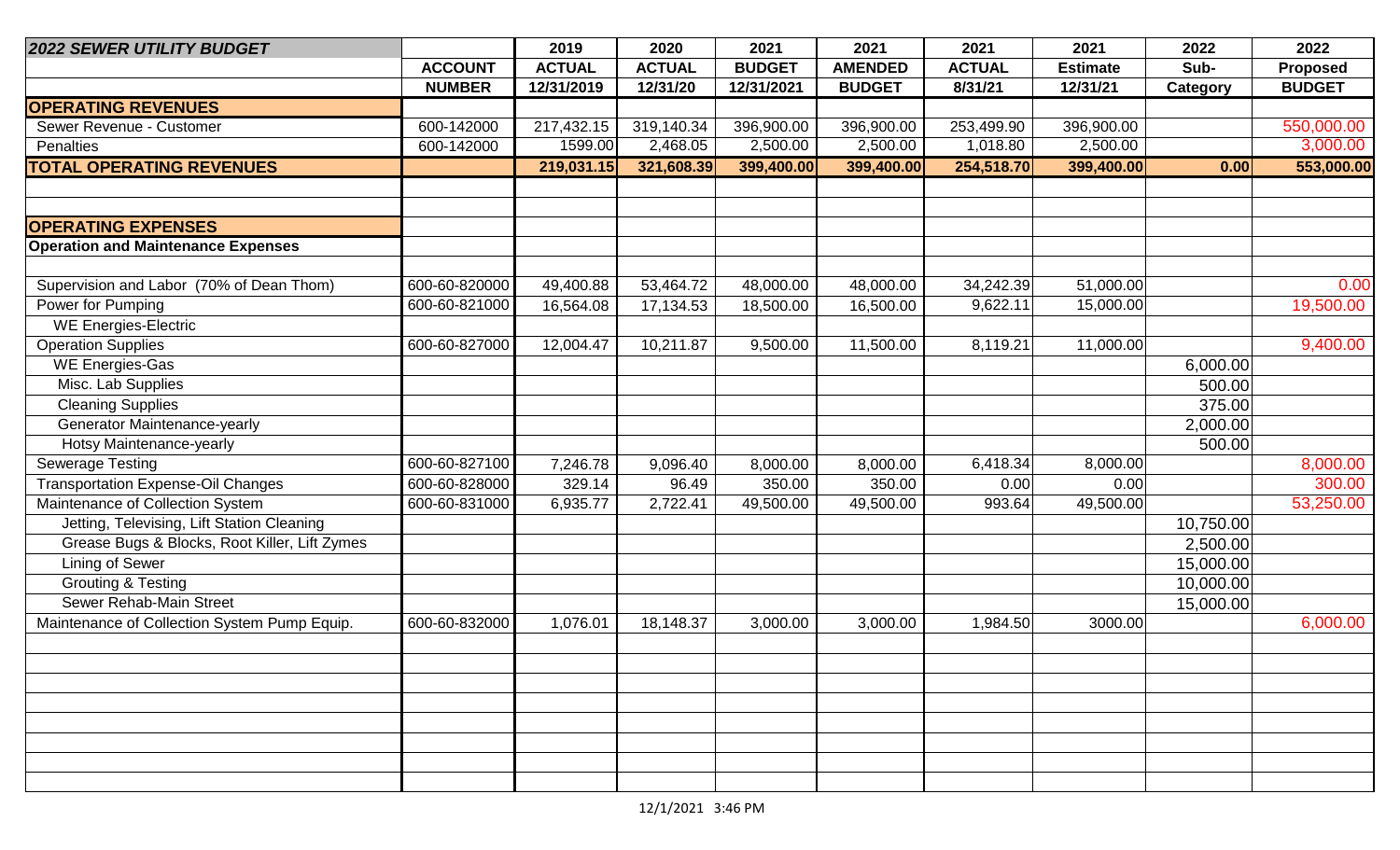| <b>2022 SEWER UTILITY BUDGET</b>               |                | 2019          | 2020          | 2021          | 2021           | 2021                               | 2021            | 2022                | 2022          |
|------------------------------------------------|----------------|---------------|---------------|---------------|----------------|------------------------------------|-----------------|---------------------|---------------|
|                                                | <b>ACCOUNT</b> | <b>ACTUAL</b> | <b>ACTUAL</b> | <b>BUDGET</b> | <b>AMENDED</b> | <b>ACTUAL</b>                      | <b>Estimate</b> | <b>Sub-Category</b> | Proposed      |
|                                                | <b>NUMBER</b>  |               |               |               | <b>BUDGET</b>  | 8/31/21                            | 12/31/21        |                     | <b>BUDGET</b> |
| Maintenance of Treatment Plant                 | 600-60-833000  | 4,657.21      | 748.00        | 2,500.00      | 2,500.00       | 434.00                             | 1,000.00        |                     | 2,000.00      |
| Calibration                                    |                |               |               |               |                |                                    |                 | 750.00              |               |
| Misc                                           |                |               |               |               |                |                                    |                 | 1,250.00            |               |
| Maintenance of Building and Grounds            | 600-60-834000  | 1,606.50      | 963.00        | 3,100.00      | 3,100.00       | 0.00                               | 1,000.00        |                     | 1,500.00      |
| <b>Lawn Mower Blades</b>                       |                |               |               |               |                |                                    |                 | 0.00                |               |
| Maintenance                                    |                |               |               |               |                |                                    |                 | 1,000.00            |               |
| Furnace Tune-ups                               |                |               |               |               |                |                                    |                 | 500.00              |               |
| Office Wages                                   | 600-60-850000  | 25,669.22     | 21,406.66     | 22,100.00     | 22,100.00      | 14,749.87                          | 22,100.00       |                     | 25,000.00     |
| <b>General Office Supplies</b>                 | 600-60-851000  | 6,005.36      | 5,637.97      | 8,190.00      | 8,190.00       | 4,082.78                           | 8,000.00        |                     | 6,400.00      |
| <b>SCADA Telephone &amp; Fax</b>               |                |               |               |               |                |                                    |                 | 4,050.00            |               |
| Charter                                        |                |               |               |               |                |                                    |                 | 600.00              |               |
| Dalee Water                                    |                |               |               |               |                |                                    |                 | 230.00              |               |
| Supplies                                       |                |               |               |               |                |                                    |                 | 1,500.00            |               |
| <b>Outside Services Employed</b>               | 600-60-852000  | 38,174.32     | 74,325.93     | 281,000.00    | 281,000.00     | 2,301,384.02                       | 3,000,000.00    |                     | 160,850.00    |
| <b>BakerTilly-Auditors</b>                     |                |               |               |               |                |                                    |                 | 16,000.00           |               |
| Civic System Support-Accounting Software       |                |               |               |               |                |                                    |                 | 3,500.00            |               |
| <b>Diggers Hotline</b>                         |                |               |               |               |                |                                    |                 | 150.00              |               |
| Town & Country Engineering & Attorney          |                |               |               |               |                |                                    |                 | 20,000.00           |               |
| Cleaning                                       |                |               |               |               |                |                                    |                 | 1,200.00            |               |
| First Principal & Interest Payment on Interim  |                |               |               |               |                |                                    |                 | 60,000.00           |               |
| Out-of Pocket Expense for Project              |                |               |               |               |                |                                    |                 | 60,000.00           |               |
| <b>Contracted Work Performed by Commission</b> | 600-60-852200  |               |               |               |                |                                    |                 |                     | 74,000.00     |
| Insurance Expense (50% of total See Village    | 600-60-853000  | 8,342.83      | 8,129.18      | 8,293.00      | 8,293.00       | 3,139.29                           | 6,000.00        |                     | 8,500.00      |
| Pension & Benefits (50% of total See Village   | 600-60-854000  | 26,189.73     | 25,161.95     | 21,200.00     | 21,200.00      | 13,153.79                          | 20,000.00       |                     | 6,500.00      |
| <b>Other General Expenses</b>                  | 600-60-856000  | 2,127.86      | 2,304.36      | 2,300.00      | 2,300.00       | 1,911.78                           | 2,300.00        |                     | 2,300.00      |
| <b>DNR Fees</b>                                |                |               |               |               |                |                                    |                 | 2,000.00            |               |
| Training                                       |                |               |               |               |                |                                    |                 | 300.00              |               |
| Miscellaneous Expense                          | 600-60-599990  | 0.00          | 0.00          | 0.00          | 0.00           | 0.00                               | 0.00            |                     | 20,000.00     |
| <b>TOTAL OPERATION &amp; MAINT. EXPENSES</b>   |                | 206,330.16    | 249,551.84    | 485,533.00    | 485,533.00     | 2,400,235.72                       | 3,197,900.00    | 235,655.00          | 403,500.00    |
| <b>Depreciation Expense</b>                    | 600-60-403000  | 68,232.00     | 69,064.00     | 68,232.00     | 68,232.00      | 0.00                               | 68,232.00       |                     | 69,000.00     |
| <b>Taxes - Social Security &amp; Medicare</b>  | 600-60-408000  | 4,992.06      | 5,337.86      | 5,800.00      | 5,800.00       | 3,442.17                           | 5,300.00        |                     | 7,000.00      |
| <b>TOTAL DEPRECIATION EXPENSE &amp; TAXES</b>  |                | 73,224.06     | 74,401.86     | 74,032.00     | 74,032.00      | 3,442.17                           | 73,532.00       | 0.00                | 76,000.00     |
|                                                |                |               |               |               |                |                                    |                 |                     |               |
| <b>TOTAL OPERATING EXPENSES</b>                |                | 279,554.22    | 323,953.70    | 559,565.00    | 559,565.00     | 2,403,677.89                       | 3,271,432.00    | 235,655.00          | 479,500.00    |
| <b>OPERATING LOSS/PROFIT</b>                   |                | (60, 523.07)  | (2,345.31)    | (160, 165.00) |                | $(160, 165.00)$ $(2, 149, 159.19)$ | (2,872,032.00)  | 0.00                | 73,500.00     |